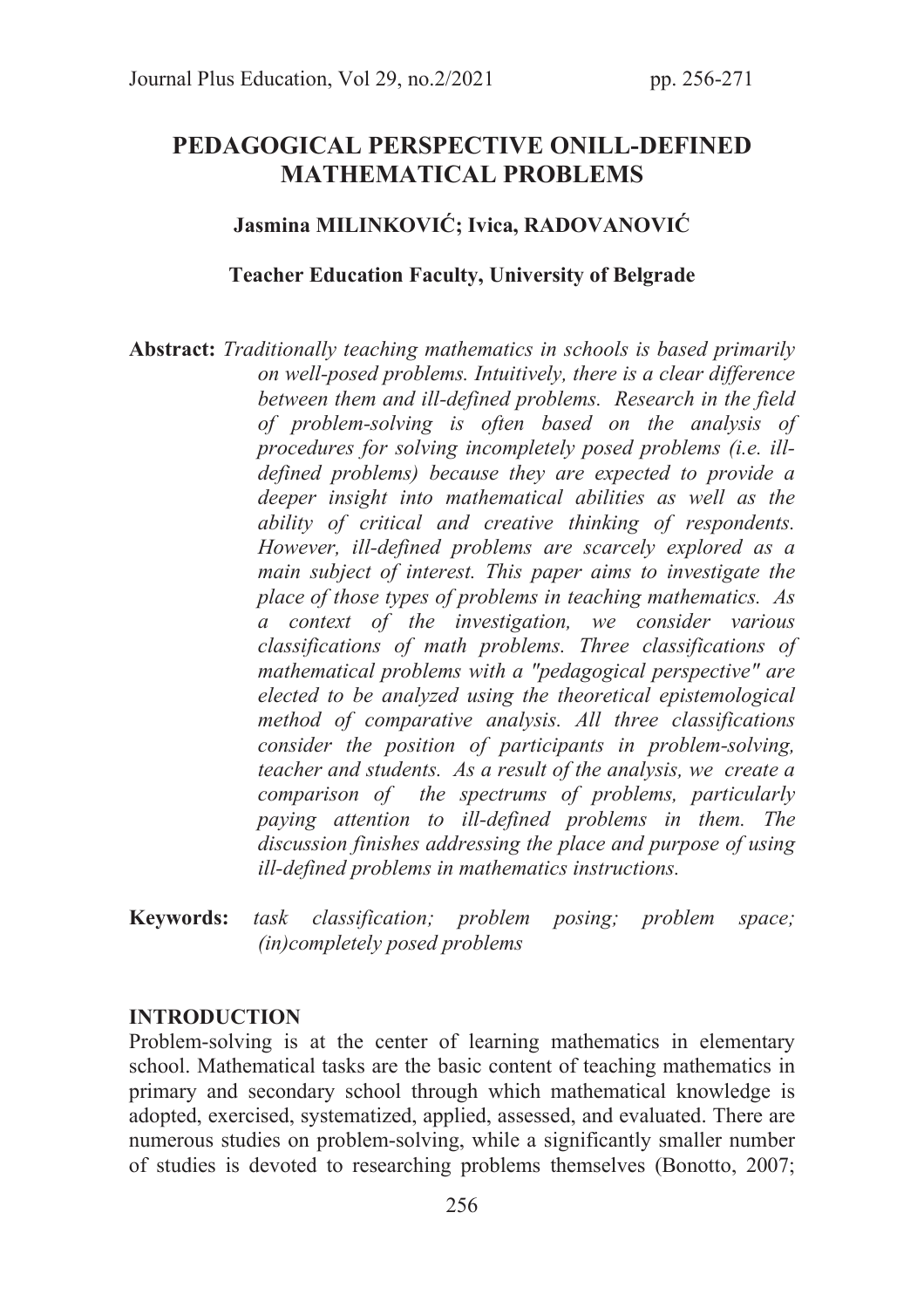Polya, 1973; Stanic & Kilpatrick, 1988; Shoenfeld,1992). Knowledge of problem-solving but also of problem-posing skills acquired in mathematics classes is applied in other domains in and out of school through mathematical modeling. For example, Pollack (Pollack, 1988) illustrates the importance of mathematics for engineers stating that engineers need to know beyond oral and written techniques of calculus and critical reasoning, they need to be able to perform mathematical modeling which starts with problem posing. Kilpatrick (Kilpatrick, 1987) recognizes problem-posing and problem-solving skills as objectives of mathematics teaching. Because of the significance of those abilities, it is important to consider the range of problems and the place of ill-defined problems.

The topic of "posing mathematical problems" began out of studies focused on other research areas such as problem solving, mathematical competencies of students, assessment of mathematical knowledge and mathematical teaching and methodological training of prospective math teachers (Lavy & Shriki, 2007; Kruteskii, 1976, Silver, Mamon-Downs, Leung & Kenney , 1996; Crespo, 2003; Nesher,1980;Reusser ,1988). For example, the project Cognitively Guided Instructions (CGI) systematically researched how children solve problems and as a result they came up with classification of problem types (Carpenter, 1998). Some authors have pointed out how important is the choice of problems for development of the ability to reason critically (Bandjur, 1999; Maričić, Špijunović & Lazić, 2015). Maričić and collegues found that in their sample of third grade students, a selection of tasks helped them to developgeneral ability of critical reasoningbut also supported development of various skills associated with problem posing: formulation of the problem, problem reformulation, problem evaluationand sensitivity to the type of problem (Maričić et al., 2015). Silver and colleagues (Silver et al., 1996) investigated how teachers pose problems by identifying classes of generated problems. On a class of open problems, in which the limiting conditions in the problem space changed, researchers registered that some teachers kept the terms of the problem and changed question, while others varied the problems by changing what is known in the problem.

Contemporary school mathematics, which is within the constructivist theory of mathematics education, encourages posing open problems and investigations which provide rich opportunities to build conceptual understanding and development of procedural fluency (von Glasersfeld, 1995). In realistic mathematics education problematization (identifying problem within explored situation) is the basis of gaining new knowledge. The new Serbian curriculum for primary and secondary education points to the need for attending to the problems in realistic context.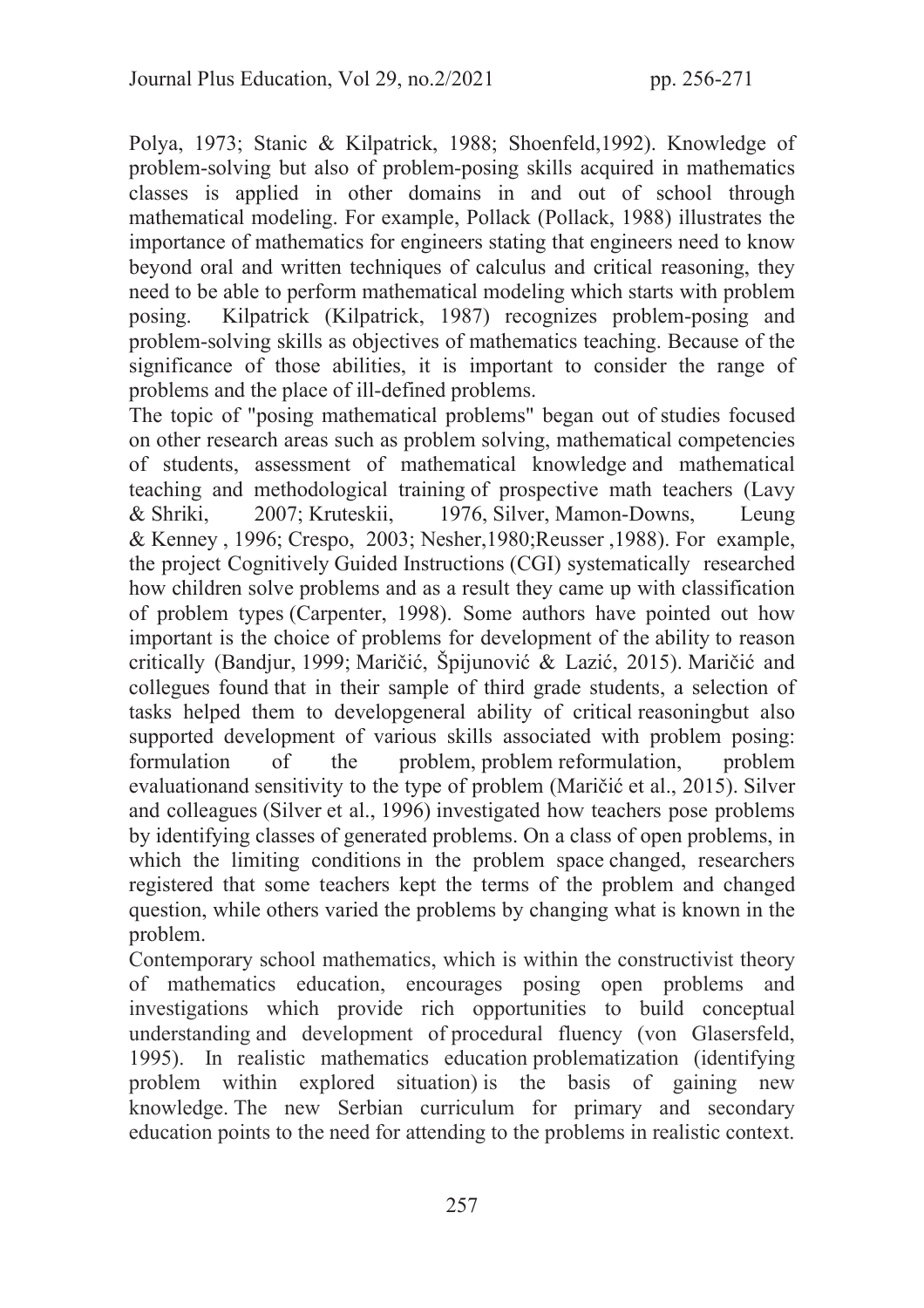# Problem space

Let's attend to the epistemological meaning of basic concepts related to the analysis of problem space. Problems solving in mathematics science may be described as investigation that starts from the given conditions and facts in attempt to prove the truthfulness of a statement. Problem solving is somewhat different in school. Schoenfeld cites Vebster's dictionary according to which "In (school) mathematics, (it is) any requirement to be met or requirement to do something," and "The question is confusing or difficult" (Shoenfeld, 1992, p. 337).

 In mathematics teaching, mathematical tasks are requirements (usually in a form of question) that are resolved using mathematicaltools (procedures, procedures, logical-mathematical

easoning). Along the line, Foster uses the term mathematical task for "any question or requirement that provokes mathematical thought" (Foster, 2015, p. 4).

Which of the math problems can be called problems? Hendersons and Pingry (Hendersons and Pingry, 1953) list the following conditions for the task to be identified as a problem 1.The solver is aware of the clearly set a goal and whose achievement is desired; 2. There is an obstacle on the way to obtain the goal, and the known algorithm or usual procedures are insufficient for the removal of obstacles to obtain the goal; 3. The problem solver's deeper thinking can help him understand the problem more or less clearly, identifies various possibilities (alternative routes) and tests their feasibility. The problem is not considered in isolation from the solver. The second condition , that the problems are associated with cognitive effort is commonly identified (Yeo, 2007, Milinkovic, 2015, Reys, Lindquist, Lambdin, Smith and Suydam , 2001, Schoenfeld, 1985). Rays notes the need for creative effort and higher cognitive functions in problem solving, while Schoenfeld points out that effort is primarily intellectual (and not "technical", as is the effort to apply the skill of performing computational procedures) in the solution process. Milinković underlines the limited possibility of an objective assessment whether a task is a problem or not. She distinguishes mathematical problems from other tasksbased on the level of cognitive demand, pointing out that so-called a routine arithmetic task can be problem if the method of solving is unknown. Aproblem on one level of schooling can become a routine task at the next level. Thus, the identification of problems is related to the prior knowledge, experience and abilities of problem solver at the time of problem solving (Milinković, 2015). This relativistic view Yeo (2007) calls a *pedagogical perspective*, as the identification of problem (versus simple task) is based on the perspective of the student and his inability to directly apply known procedures to arrive to solution.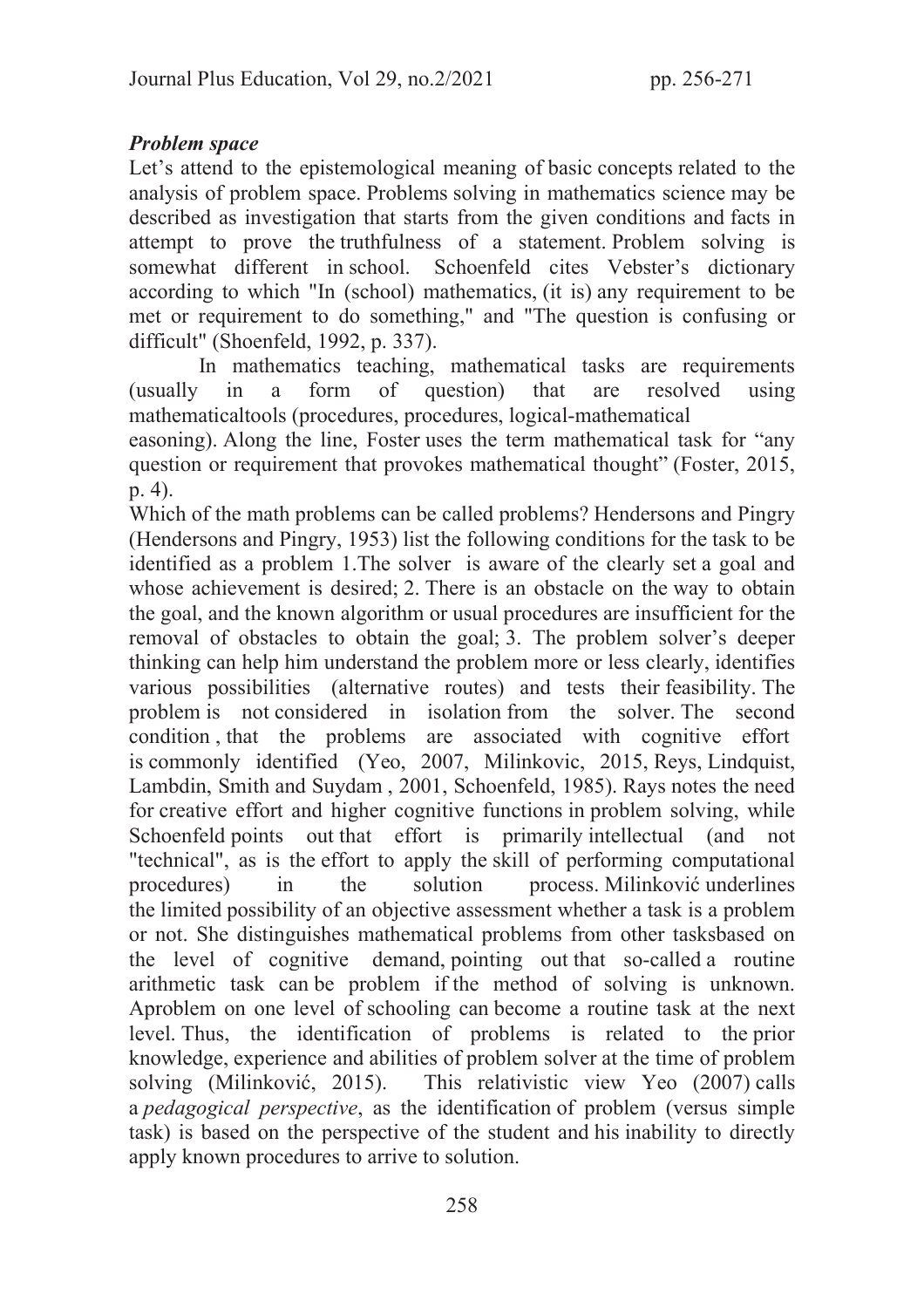The analysis of mathematical tasks implies consideration of conditions (known and unknown, i.e. required quantities), their relations and goals, as well as the theoretical basis, the procedure for solving and discussion of the solution. The goal of solving effort is most often to determine unknown quantities, connections and properties, but it can also be to draw conclusions and justify claims or to display quantities and relationships in construction tasks in geometry. The theoretical basis for problem solving is mathematical knowledge needed to determine the relationship between quantities and arriving at procedure (algorithm) for coming to solution. Thus the process of problem solving is a sequence of steps from known quantities to finding answer to question. Solution of a task ends with a discussion that includes interpretation and verification (Dejić and Egerić, 2003; Špijunović and Maričić, 2016).

Each problem is set in the *space of the problem*, with its formulation and structure. Milinković (Milinković, 2015) indicates that every problem can be described via it's context, the known and unknown elements of the entities (quantities) and the relationship between the elements. In psychology, problem space is defined as a mental representation of a problem that contains knowledge about the initial and target state (solution) of the problem, as well as all possible intermediate states that must be passed in order to establish a connection between the beginning and target state (solution) .

The context of the problem determines the boundaries of the problem's space. The context can be abstract and real. Problem consists of the context (conditions) and relations between the known and unknown values.

Constructs presented in the analysis problem are the structure of the problem, method of the problem and solution. The structure of the problem consists of its formulation and representation, i.e. the way in which it is given and the way in which it is presented. The formulation specifies the elements of the problem space and their relationships in a given context. Problem can be set at different levels of abstraction in the form of pictures, diagrams, or text. The task format underlines the order of transfer from external to internal representations (Silver, et al., 2011) . Presenting the problem situation with different representations encourages flexibility in the choice of representations in students. As a result they become more able to deal with the problems involving mathematical modeling (Friedlander & Tabach, 2001). Finally, the solution of the problem is an answer on the question and it is not necessarily single.

# Well defined problems and ill-defined problems

Although the terms *Ill-defined (or incomplete set problems)* and *completely set (or fully posed problems, or well defined*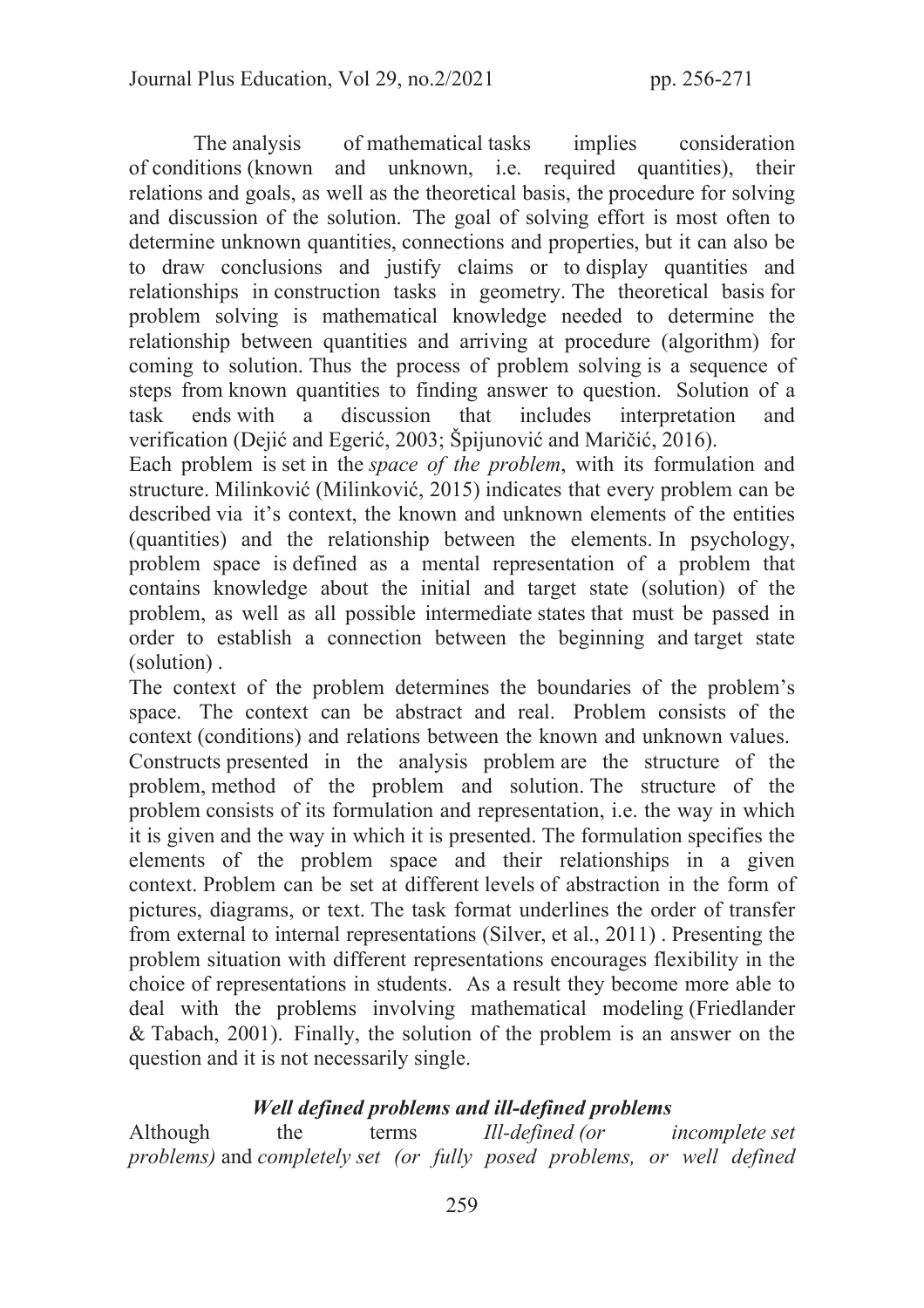*problems , or well structured problems) are* used in the methodical textbooks (Dejić and Egerić, 2003 ; Špijunović and Maricic, 2016 ) in Serbia and Springer Encyclopedia of Mathematical Education ( Lerman, 2014 ), or monographs and survey papers dealing with problem solving and problem posing ( Singer , et al. , 2015; Grouws, 1992) the meaning of these terms is not specified. Rather, the meanings of these contrasting terms is implied, intuitively established. The term *well- posed problem* appears in the Encyclopedia of Mathematical Education in the description of research on modern teaching of mathematics aimed at solving problems, including ". . . the focus is on presenting and practicing well familiar method for solving well- placed to problems . . . . "(Lerman, 2014, p. 644). In the case of a *well- posed problem*, it is known what is required and a question is posed. In others, some elements are missing such as a) the question is not explicitly stated, but is expected to be intuitively recognized by the solver based on the analysis of the problem space, or b) some elements of the problem space are missing and different possibilities must be considered and in accordance with these alternatives. Some of ill-defined problems could be incorrectly formulated (e.g. when a given relation between the values is impossible in a given context). Discussion about how well problem is designed involves analysis of problem's space and possibility for finding answer with one or more correct answers. For example, in case of a problem involving solving inequality only correct answer is the one that includes all solutions. Becker and Shimada (1997) described a type of task in which there were multiple correct solutions, although that did not mean that there were multiple correct answers. For example, solving a quadratic equation can produce two correct solutions, but that is the only correct answer, because if only one solution is given when there are two solutions, then the answer is wrong. Incompletely defined problems are sometimes terminologically identified with open problems, a term that primarily refers to problems that are not explicitly clear by which procedure or method they are solved.

## Methodology

*The* subject of research are classifications of mathematical problems.

*The theoretical epistemological method* of comparative analysis was applied (Miljević, 2007). The process of collecting and analyzing scientific resources displayed variety of general classifications of mathematical problems and critical perspectives on the place and function of ill-defined problems in mathematical instructions. Research studies in the recent past dealt with the analysis of classes of mathematical problems from the aspect of problem design (Maker & Schiever, 1991; Maker, 1993; 2001; Milinković, 2015; Yeo, 2007). Yeo's, Foster's and Maker-Schiever's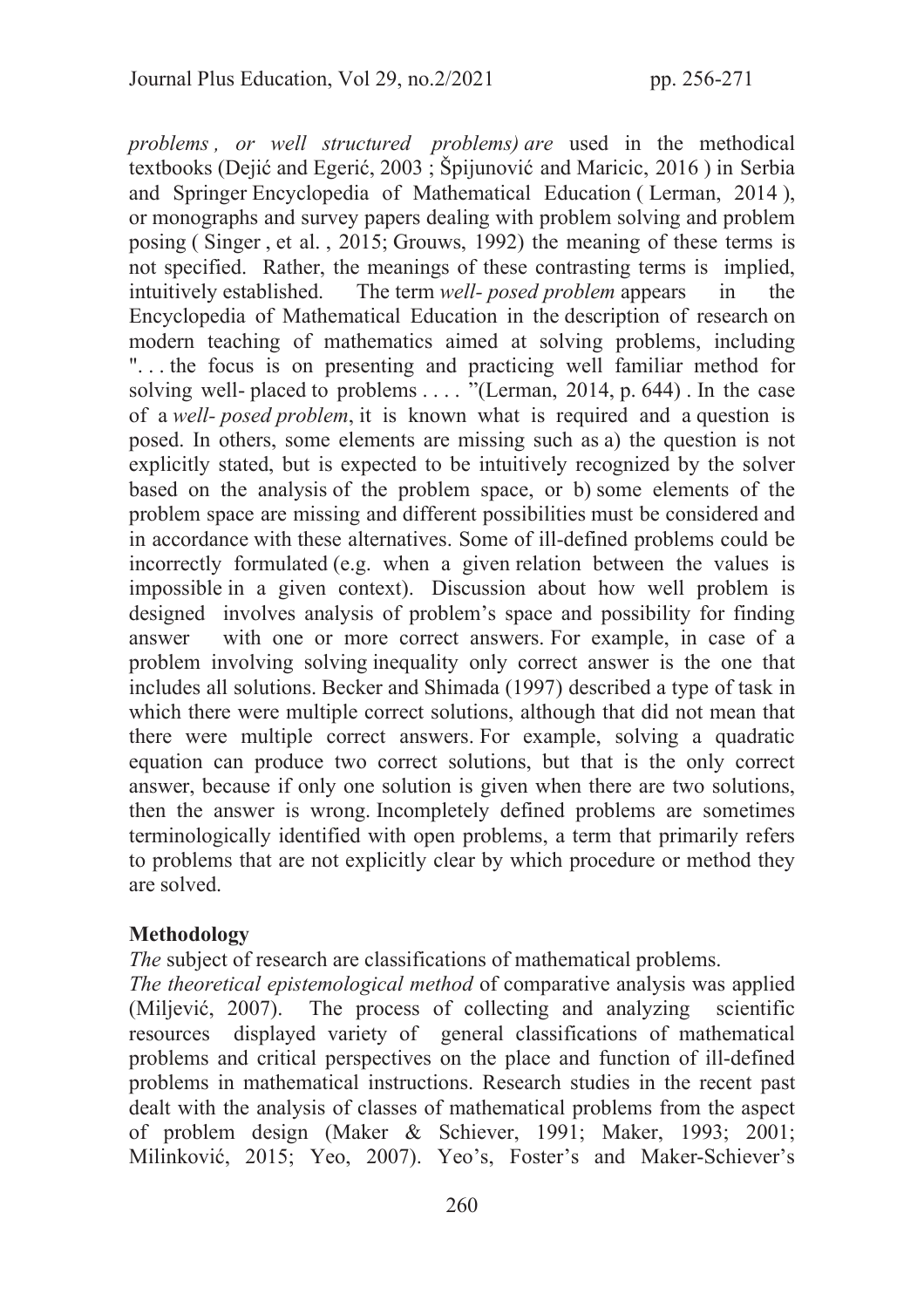problem classifications were selected (Yeo, 2007; Foster, 2015; Maker & Schiever, 1991). The comparison of the three identifiedclassifications in our research is conducted with three *objectives*:

1. pedagogical analysis of position of subjects (teacher, students)in problem solving process,

2. analysis of place of ill-defined problems in the context of teaching process,

3. establishing the purpose of ill-defined problems in contemporary mathematical education.

## **Results**

We have created the following examples of mathematical problems we will rely upon in the analysis:

*Example 1* Calculate the circumference of an isosceles triangle whose base is  $a=5cm$  and  $b=7cm$ .

*Example 2* The sum of three consecutive numbers is 3726. Which method would you use to

determine those numbers?

*Example 3* Determine the number of required columns for the fence of a rectangular field whose

dimensions are *a*=50m , *b*=70m .

*Example 4* Construct an equilateral triangle ABC whose side a = 5cm, and then triangle AVO

symmetric to the triangle ABC with respect to side AV.

*Example 5* Determine the next member in the sequence 1, 2, 4, 8,  $\ldots$ 

*Example 6* Make a model of a rocket whose parts will be in the shape of a rectangle, a square

and a triangle.

*Example 7* Determine the optimal price of a school snack.

*Example 8* Investigate the numbers that contain the number 6.

*Example 9* The pizzeria sells Mini, Medium and Large pizzas. Mini pizza has 6 slices,

and costs 540 dinars, Medium pizza has 8 pieces and costs 640 dinars, and Largepizza has 10 pieces and costs 770 dinars. a) If you wanted to buy the cheapest piece, which pizza slice would you choose from? b) What questions can you answer based on the data?

*Example 10.* "How can you graphically display the results of a survey "Favorite cartoon"

*Problem 11* Make a model of a rocket from a model of geometric bodies.

Classification by Yeo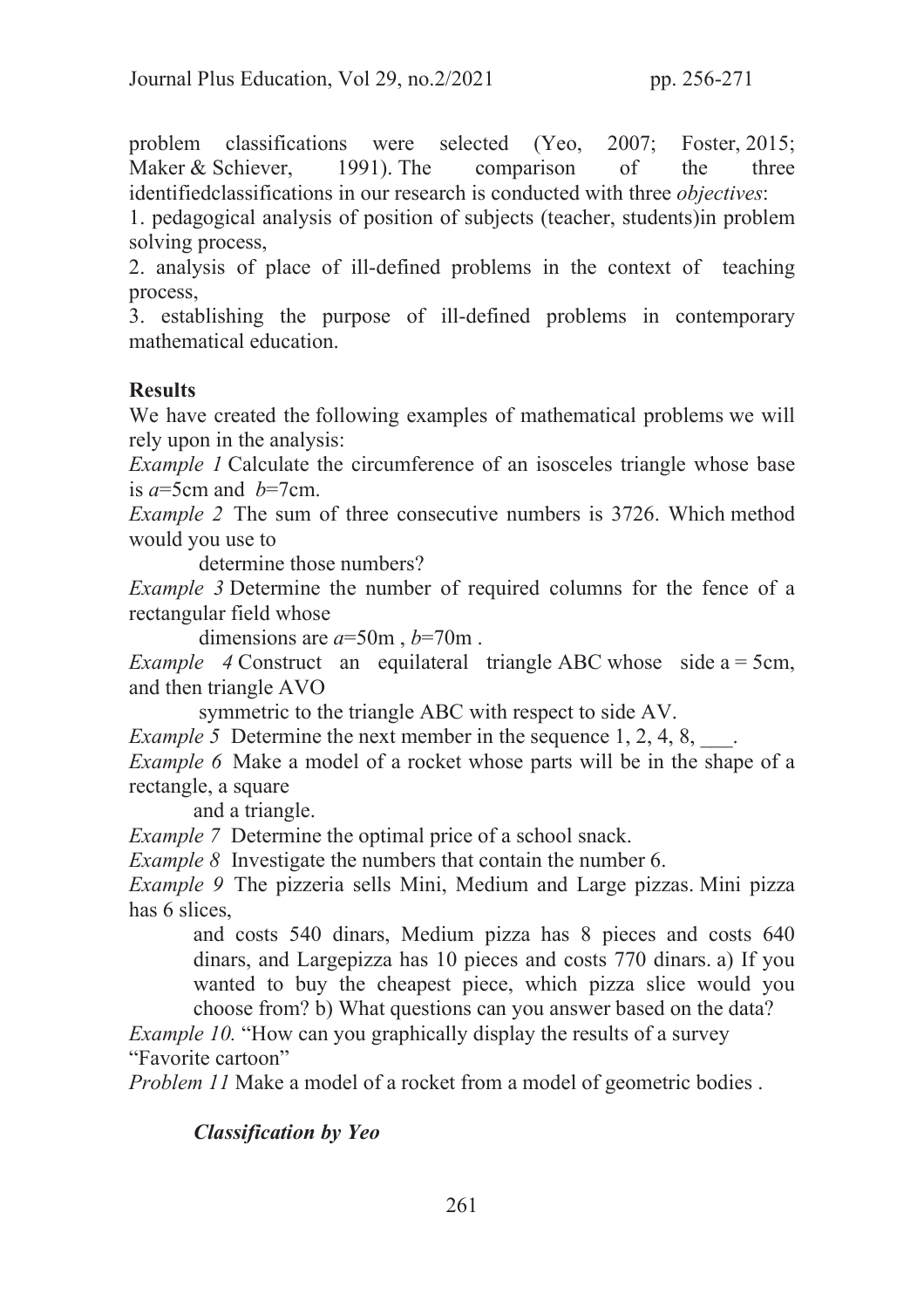The starting point for the classification of Yeo ( Yeo , 2007 ) is in our t national purpose on the basis that the tasks can be divided into two broad classes: 1) mathematically "rich" tasks and 2) tasks that are not mathematically rich. The group of mathematically rich tasks includes analytical and synthesis tasks that can provide opportunities for gaining new knowledge and developing mathematical knowledge related to procedural and mathematical technical knowledge such as problem solving strategies, analytical thinking, metacognition and creativity. Characteristic for the later class are procedural tasks which are useful practicing mathematical procedures. Yeo points out that often the classification of problems from school textbooks is based on the methods of solving those tasks. In the first group are "routine tasks" which include a wide range of tasks that can be called "standard textbook assignments"or "procedural problems" which are used routinely for practicing procedural skills students need to acquire (Example 1). Such tasks may be problematic for the students who do not know the procedure (e.g. missing certain steps) or do not know the standard procedure at all. The second class includes mathematical problems that aim to apply a particular method of solving problems (Example 2). In the third class are "research problems" that do not have a clear goal (Example 3). Problem solver needs toset the goal and process of problem solving is open and complex by nature. A problem that may be qualified as a belonging to "research problems" may become a second class task if a teacher takes an active role in problem solving. The problem is reduced to the application of a certain method of solving problems by teachers involvement. Yet, it can also be deepened into a real "research problem" by expanding the scope of the problem. As a special group of mathematical tasks, Yeo singles out problem-posing tasks because he believes that this type of tasks enablesstudents to manifestknowledge and creativity. In the last class are "project problems" which can include research tasks with or without mathematical context as well as realistic problems (Example 7) .

## Classification by Foster

Foster proposes a classification of problems based on the fact that different students or even the same students do not experience one task in exactly the same way at different times (Foster, 2015). This observation is the basis of the classification problems metaphorically described as "different rays" which are refracted through the concave, convex, or concave-convex lenses which can be convergent, divergent, convergentdivergent. In this case, like in Yeo's classification, identification of a problem occurs not only on the basis of the formulation of the problem but also on the role of a teacher in the problem-solving process. In a class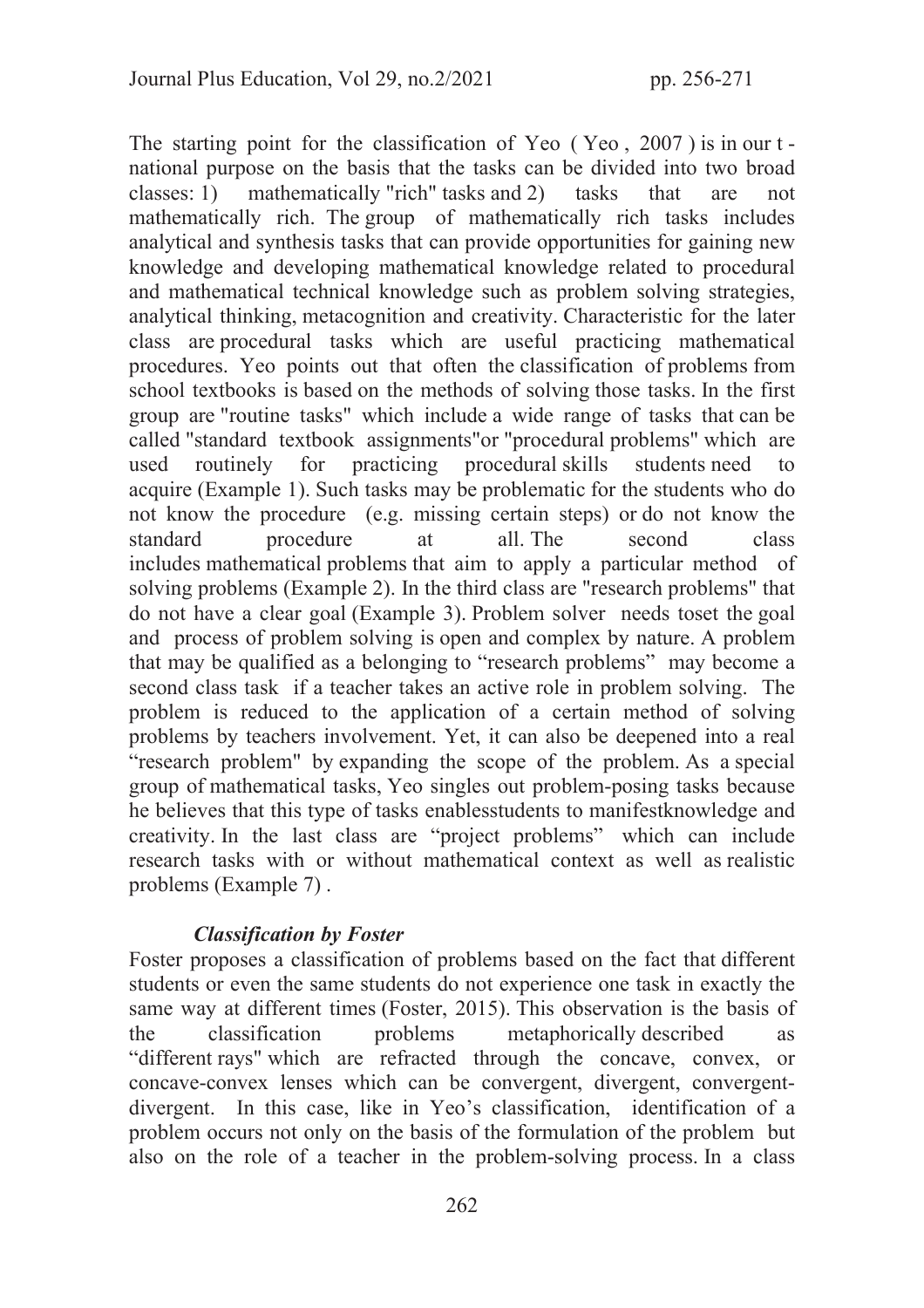of *the convergent problems* are problems that have a correct answer which can be reached by a variety of methods (Example 6) . In a such task, there is a unique tendency in the process of solving, and all students' reasoning is directed towards a similar approach to solving problem. *Divergent problems*  areopen and pupils use various approaches in the process of problem solving (Example 7). Metaphorically, as well aslight rays diverge, from vertical starting positions, the position of "ray of light" represent the diversity of the starting points of different students wherein the " more extreme " problem requirements bent to a greater extent than those nearer the center (similarly the path of rays), while "less extreme" requirements deviate very little from their "natural" path ( Foster, 2015). In the case of convergent-divergent problems, the question that belong to one or the other type of task change alternatively (Example 9). Foster emphasizes the role of the teacher who can lead the discussion in different directions. In addition, he notes that individually, students can choose different ways of solving problems.

### Classification by Makers and Schiever

Maker and Schiever establishedsix types of school problems, orderedhierarchically. The classification is based on assessment how much are teacher and students familiar with a problem (Maker and Schiever 1991; Bahar Maker, 2015). This classification was developed as part of the "Discoveries" project ( Maker, 1993, 2001; Maker & Schiever, 1991). They state that the structure of each mathematical problem corresponds to one of six types of problems, in the scale range from "type I" problem to "type VI". In "type I" problem both teacher and students recognizeproblem from the past and know how to solve it and the teacher knows at least one correct solution. Examples of this type of problems are the most common in teaching because this type of problems includes solving mathematical problems by known procedures, using a formula, algorithm or well known method (Example 1) . In Type II" problems students recognizes that class of problems, but do not no the way of solving I while the teacher knows both method of solving the problem and the solution. Problems belonging to "type II " are structurally close to "type I" problems except that the studentс do not know the way they could come up with a solution. Examples of such type of problemare mathematical "story problems" that require from solver to understand and apply an appropriate problemsolving method (Example 3). In the next level, "type III" problems, both the teacher and students recognize the class of aproblem which can be solved with multiple alternative methods known to the teacher. A typical example of this type of problems is a task of constructing a figure with a given properties (Example 4). "Type IV" problem has for students and the teacher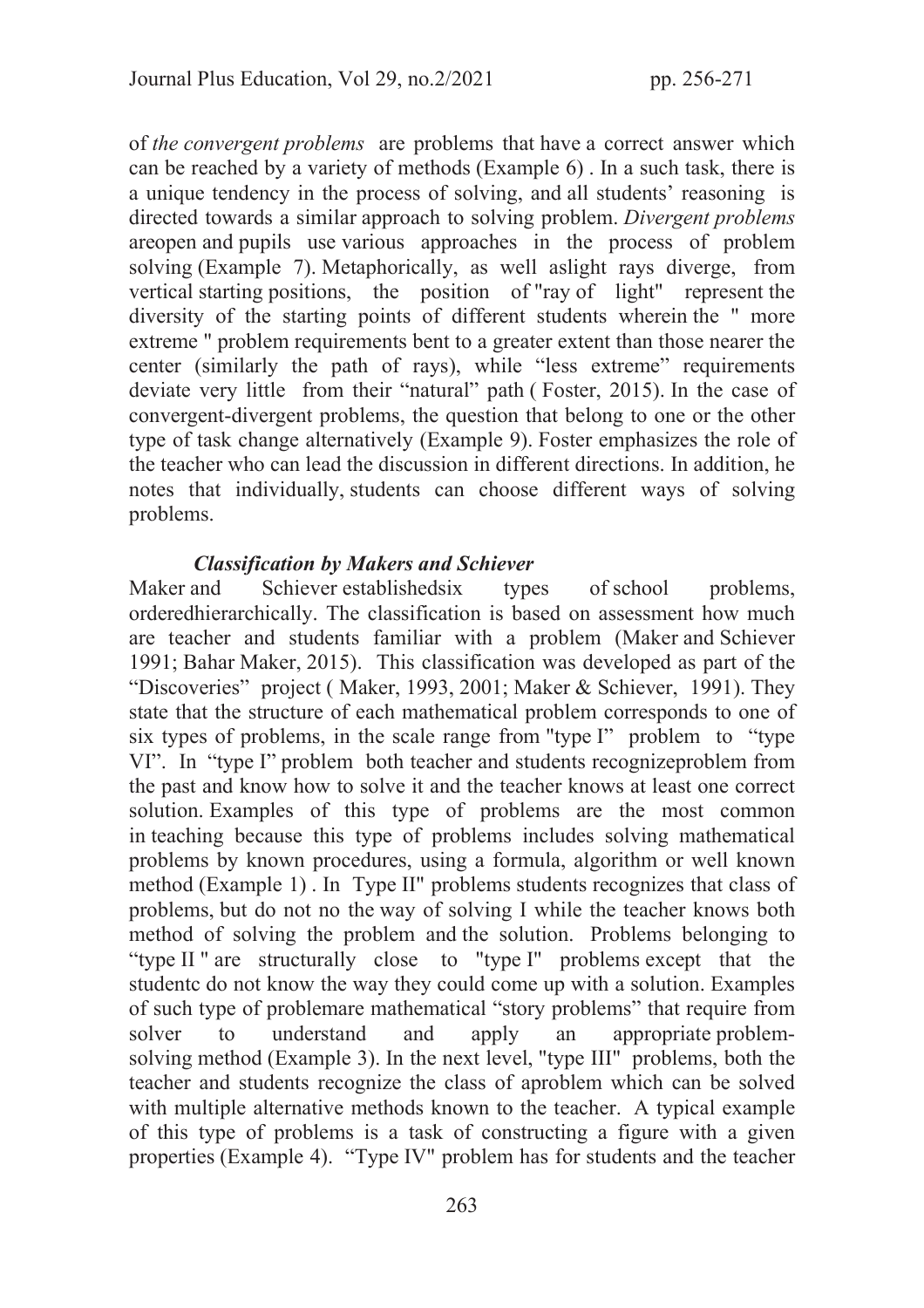recognizable structure and multiple known procedures for solving it. The problem has multiple correct answers known to teacher. Often such problems are solved by induction and have a range of correct answers. Geometric problems which can be solved by manipulation or task of writing different equations using three given numbers and arithmetic operations are examples of "type IV " problems. One such example of a task is determining the rule for patterns' growth based on the given members of the array or the task of constructing a figure with a given property (Example 5). "Type V" problem structure are known to the teacher and students but neither the teacher nor students know a method for solving it. These problems are completely structured, but the methods and solutions are open and the problem can have infinitely many solutions or none at all. Typical examples of this type of problem are Example 6, 10 and 11. In them all parameters are given, yet there is no unique solution for either of them. Finally problems "type VI" are those which are not fully structured (defined), given in a form which is for the teacher and students unknown and therefore the method of solving and solution (or solutions) are also an unknown. A typical problem of this type is the most complex; in order to find a method for solving it, often it is necessary to reformulate the problem or to find different representationfrom the initial one. Suchproblem, as a rule, have several possible solutions. These are often realistic problems arising from more or less complex life situations (Realistic Mathematics Education problems that can be described in multiple ways in the process of mathematical modeling. Examples of "type VI" problem situations are "taxi problem" (Determining an optimal price list of taxi services) or "eco problem" (Creating a mathematical model for solving pollution within the local community) (Example 7).

If we compare the types of problems presented in the previous section, we can see that the " type I " problem is completely structured and closed, while the " type VI " problem is incompletely structured. All mathematical problems fall somewhere between those two ending points on a problem structure scale. In this typology, the intention of the author was to find a place for each task on the " continuum of tasks" from " type I " to " type a VI " , although it is possible to simplify or further complicate the division. Problem " Type I " can be solved in only one way in a particular context, a solver is not allowed to know the right method or procedure to arrive at the correct solution ( egg. to know the formula) .The " type I " problem has one correct answer. On the other hand, the " type VI " problem is not known to either the teacher or students and there could be an infinite number of ways to reach a solution. The solver must determine which method(s) may be better than the others and whether any of the methods is appropriate in the given context, where there is always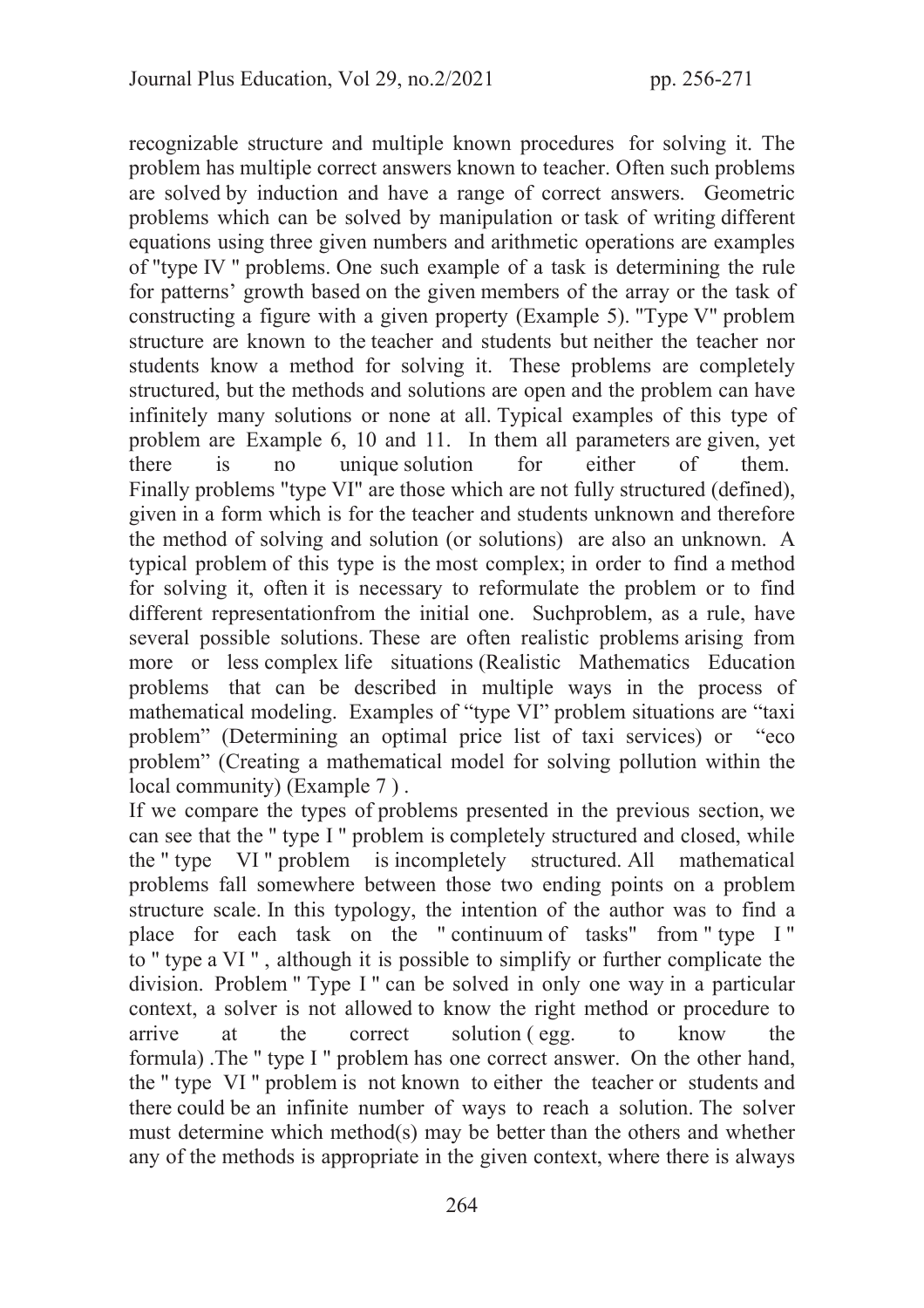possibility that there is no appropriate method because there is no a single solution to the problem. The " type V " problem is so abstract that it may or may not have an infinite number of possible solutions . Solution of problem "type VI" is often subjective, prone to different interpretation based on other factors (e.g. political).

### **Discussion**

In the previous section are presented in three different classifications of mathematical problems curatively presented in Table 1.Initially, the starting point of all three classifications was problem space. All three classifications are grounded in the pedagogical perspective because the types of problems were determined and described based on the position of participants in the problem solving. In each of these classifications, the tasks are considered in relation to the mathematical contents, structure and formulation.

Substantial differences between Yeo's classification on one side and Maker-Schiever's and Foster's on the other side is that the later classifications are relativistic and the Yeo's is not. Thus, the context of instruction, primarily the pedagogical and mathematical knowledge of the participants in problem solving activity effectively change relative problem's difficulty. Pedagogical support, primarily didactical interference in problem solving, directs the process and changing the problem solving process and students 'perception of the problem. For Foster, the social component is important, but it is even more important to notice the diversity of students' positions with regard to their mathematical knowledge and metacognitive characteristics. In contrast, Yeo is focused on a problem structure and mathematical content within it . On the other hand, Maker and Schiever as well as Foster emphasize social component, the importance of the participants (knowledge and position) rather than problem formulation, structure or math content of the problem as criteria for classification. Although Yeo's classification is not relativistic he alsopoints tocritical impact of teacher in the pedagogical guidance of students that can change the nature of the problem (actually, problem solver's perception) in the problem solving process.

All three classifications describe problems that are incompletely formulated i.e. ill-defined (Table 1). It is noticeable that the problems in all classifications, those types of problems are considered to be of higher order on the scale. For example, in Yeo's classification, procedural tasks, considered of lower math value ( "scarce" value) are completely defined while on the opposite side are "synthetic tasks" that arise in the process of critical analysis of a situation and are defined along line of modeling process. Obviously, in all three classifications, incompletely set problems are those that require higher-level cognitive processes, creative thinking and deeper knowledge of mathematical content.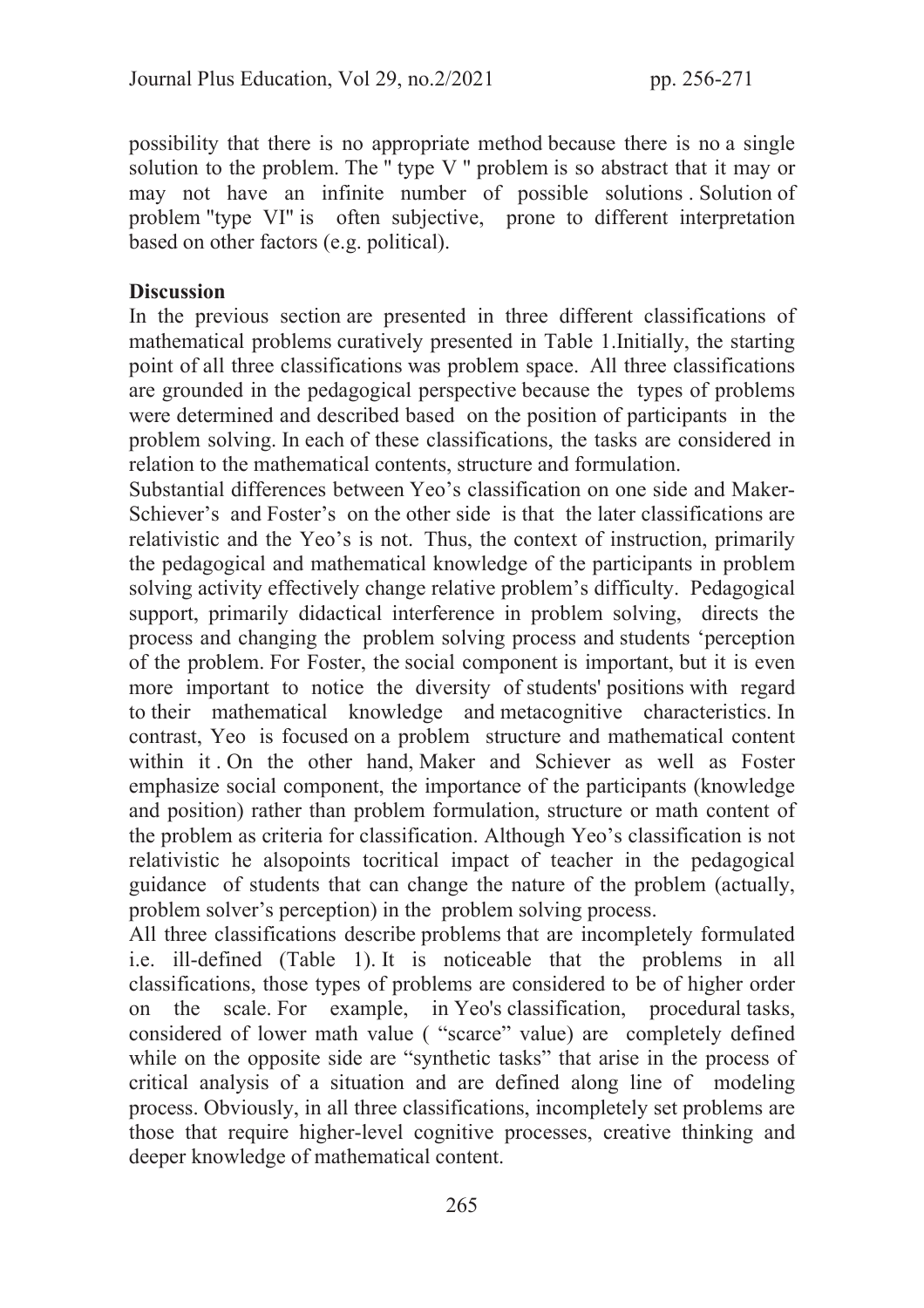$\overline{1}$ 

Completely formulated problems represent the basic corpus of math tasks that students encounter during regular math classes. Ill/defined problems are in contrast, sporadically present in various forms, particularly in out of school math programs, preparations for competitions, etc.

| Table 1 Problem continuum matrix |                                                                                                                                               |                             |                                                                                                                                                       |                            |                                                                          |  |  |  |  |  |  |
|----------------------------------|-----------------------------------------------------------------------------------------------------------------------------------------------|-----------------------------|-------------------------------------------------------------------------------------------------------------------------------------------------------|----------------------------|--------------------------------------------------------------------------|--|--|--|--|--|--|
| <b>Typolo</b><br>gy              | <b>Type</b>                                                                                                                                   | <b>Assignment</b><br>method | <b>Method</b>                                                                                                                                         | <b>The</b><br>soluti<br>on | <b>Proble</b><br>m<br>setting                                            |  |  |  |  |  |  |
| 1.<br>(Ye0)                      | <b>Tasks</b><br>that<br>are<br>not mathematicall<br>rich<br>(Not<br>y<br>provocative,<br>which<br>are<br>not<br>mathematically<br>attractive) | Procedural<br>(routine)     | Applicati<br>on of<br>known<br>procedure<br>S,<br>technique<br>S<br>Applicati<br>on of<br>known<br>methods<br>Developm<br>ent of<br>new<br>strategies |                            | Fully<br>formulat<br>ed                                                  |  |  |  |  |  |  |
|                                  | Mathematical "ri<br>ch "tasks<br>(challenging,<br>layered)                                                                                    | Analytic                    | Explorati<br>ve<br>Projects<br>(mathema)<br>tical<br>project,<br>realistic<br>project)                                                                |                            | (Not) ful<br>ly<br>formulat<br>ed                                        |  |  |  |  |  |  |
|                                  |                                                                                                                                               | Syntheticall<br>y           | Explorati<br>ve<br>Problem<br>posing                                                                                                                  |                            | Incompl<br>etely<br>formulat<br>ed<br>Incompl<br>etely<br>formulat<br>ed |  |  |  |  |  |  |
| 2.                               | convergent                                                                                                                                    | Closed                      | Familiar,                                                                                                                                             | Know                       | Fully                                                                    |  |  |  |  |  |  |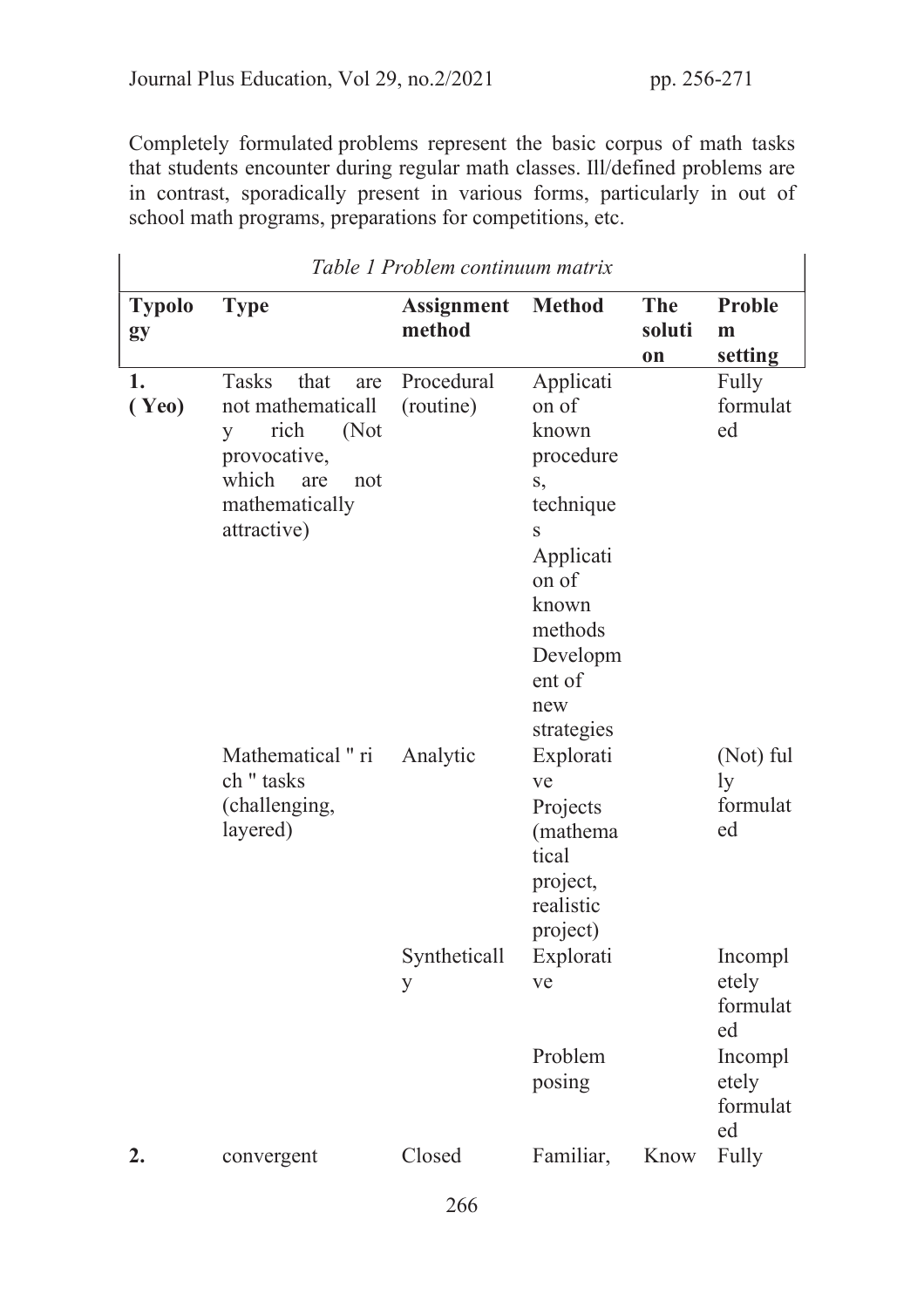| (Foster)                           | divergent               | Open               |                    | unique<br>Familiar,<br>various<br>Various |                                           | n and<br>uniqu<br>e<br>Vario<br><b>us</b> |                     | formulat<br>ed<br>(structur)<br>ed)<br>Incompl<br>etely<br>defined |  |
|------------------------------------|-------------------------|--------------------|--------------------|-------------------------------------------|-------------------------------------------|-------------------------------------------|---------------------|--------------------------------------------------------------------|--|
|                                    | convergentdiverg<br>ent | combined           |                    | Various                                   |                                           | Uniqu<br>e/<br>Vario                      |                     | (Not)<br>complet<br>ely                                            |  |
| $3.$ (Ma<br>ker-<br><b>Schieve</b> |                         | Teac<br>her<br>(T) | Stud<br>ent<br>(S) | T                                         | S                                         | <b>us</b><br>T S                          |                     | Defined                                                            |  |
| r,<br>1991)                        | I                       | $\boldsymbol{+}$   | $+$                | $+$                                       | $^{+}$                                    | $+$                                       | $\omega_{\rm{eff}}$ | Fully<br>formulat<br>ed                                            |  |
|                                    | $\mathbf{I}$            | $\boldsymbol{+}$   | $^{+}$             | $\boldsymbol{+}$                          |                                           | $\boldsymbol{+}$                          | $\omega$ .          | Fully<br>formulat<br>ed                                            |  |
|                                    | III                     | $\boldsymbol{+}$   | $+$                | $+$ / -                                   |                                           | $^{+}$                                    | $\sim$ $^{-1}$      | Fully<br>formulat<br>ed<br>Fully<br>formulat<br>ed                 |  |
|                                    | IV                      | $\boldsymbol{+}$   | $+$                | $+/-$                                     | $\alpha$ , $\alpha$ , $\alpha$ , $\alpha$ | $+/-$                                     | $\omega$ .          |                                                                    |  |
|                                    | V                       | $^{+}$             | $^{+}$             |                                           |                                           |                                           | -                   | Fully<br>formulat<br>ed                                            |  |
|                                    | VI                      |                    |                    |                                           |                                           |                                           |                     | Not full<br>y<br>formulat<br>ed                                    |  |

Journal Plus Education, Vol 29, no.2/2021 pp. 256-271

Didactical shift toward Realistic Mathematics Education in Serbian curriculum produced theoretical support for changing teaching practice and incorporating projects and research problems in dominantly procedural corpus of tasks. Time is also in regular classes obtained space for incomplete set s problems. This should undoubtedly be reflected in the textbook literature as well. The fact is, however, that this is not the case. The basis for this assumption is the fact that even today the standards for

267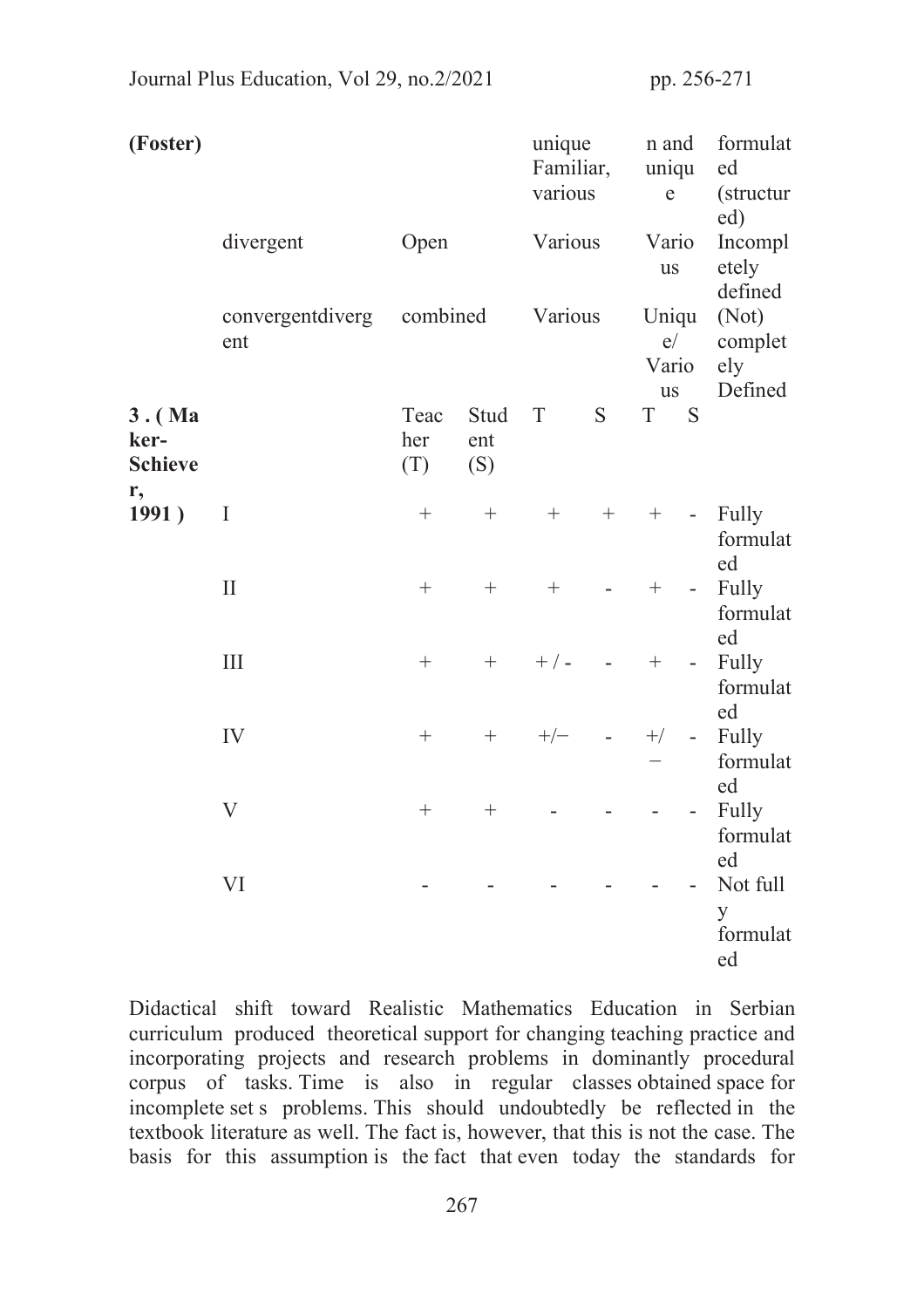the quality of a mathematical textbook are such that incompletely formulated problems are considered wrong or incomplete . (Note, however, that not all task formulations are acceptable , i.e. that there are indeed incorrectly formulated tasks or tasks with oversight, without the necessary data or with contradictory data and therefore unsolvable.)

The presented classifications differ in the place and function assigned to well defined and ill defined problems. On one side, completely posed problems are dominantly recognized as useful in learning and practicing techniques, procedures and methods. On the other, ill-defined problems have function in development of general and specific strategies, new methods, metacognition, creativity and critical thinking. Due to the different functions of these two types of problems, well-defined problems dominate in school mathematics instructions. Realistic mathematics education, promote changes and significant presence of ill defined problems in school practice.

Finally, some research questions can be identified :

1. How well are teachers prepared for dealing with such ill defined problems?

2. How much are incompletely posed problems present in the classroom practice and professional literature?

3. What are the effects of the introducing ill defined problems at different stages of school?

# Conclusion

We based our argument on the foundation of the theoretical contributions in domains of problem posing and problem solving. We presented, illustrated, analyzed and discussed similarities and differences among three classifications of mathematical problems proposed by Yea, Foster and Maker-Schiever. These classifications had a pedagogical perspective which emphasizes the significance of knowledge of participants in the problem solving process - teacher and students. All classification dealt with illdefined problems and placed them on higher place on a scale as they require and promote critical thinking, flexibility of reasoning and creative approach to problem posing. It was concluded that didactical orientation toward realistic mathematics education gives theoretical support formore variability in the selection of mathematical problems in school curriculum which primarily uses resources with rich collections of well defined procedural problems rather than research and design problems.Effects of using ill-defined problems in school practice need to be verified in future research.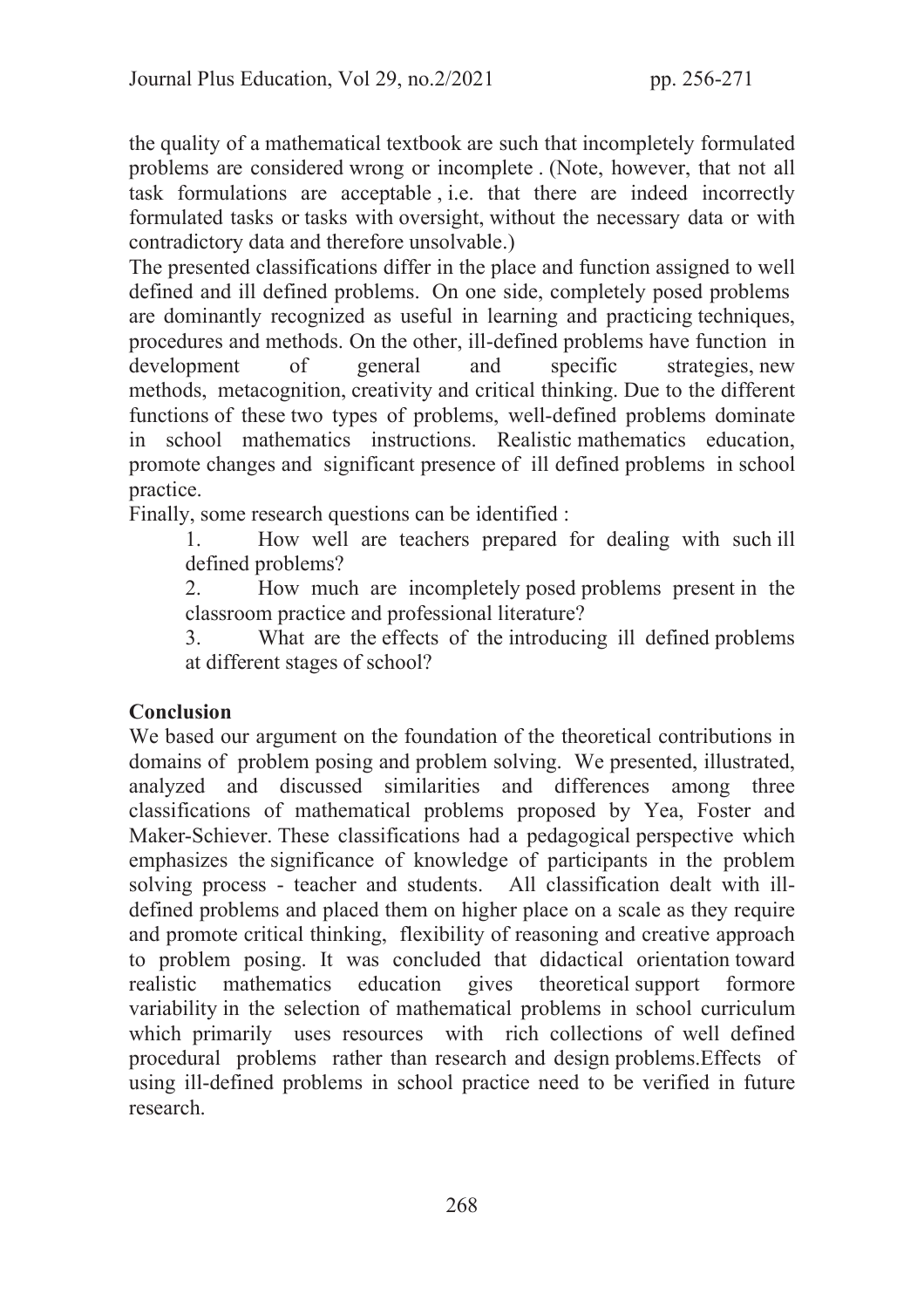### References:

- Bandjur, V. (1999). *Abilities to learn mathematics*. Sarajevo: IDP " Textbooks, manuals anddidactic tools".
- Bahar, A. & Maker, CJ (2015). Cognitive Backgrounds of Problem Solving: A Comparison of
- Open-ended vs. Closed Mathematics Problems. *Eurasia Journal of Mathematics, Science & Technology Education*, 2015, 11 (6), 1531- 1546.
- Bonotto, C. (2007). How to replace the word problems with activities of realistic mathematical modeling. In W. Blum, P. Galbraith, M. Niss, HW Henn (eds.) *Modeling and Applications in Mathematics Education*, p. 185 - 192. New ICMI Studies Series no. 10. New York: Springer.
- Carpenter, T., Franke, M., Jacobs, VR, Fennema, E., Empson, S. (1998). A longitudinal Study of Intervention in Children's Multidigit Addition and Subtraction. *Journal for Research in Mathematics Educatio*n, 29 (1), 3 - 20.
- Crespo, S. (2003). Learning to pose mathematics problems: exploring changes in preservice teachers practices. *Educational Studies in Mathematics* 52, 243–270. Netherlands: Kluwer Academic Publishers.
- Dejic, М. & Egerić, M. (2003), *Methodology of teaching mathematics,* Belgrade: Faculty of Teacher Education.
- Djokić, O. (2014). Realistic mathematics education in Initial Geometry Teaching. *Innovations in Teaching*, XXXVII, 2014/2, 7-21.
- Glasersfeld E. von (1995). A constructivist approach to teaching. LP Steffe & J. Gale (eds.) *Constructivism in education*, pp. 3–15. Erlbaum, Hillsdale.
- Grouws, D. (Ed.) (1992). *Handbook of research in mathematics teaching and learning*. NewYork, NY : NCTM, Macmillan Publishing Company.
- Ikodinović, N., Milinković, J. and Svetlik, M. (2019). Problem posing based on outcomes. J.
- Milinković and Z. Kadelburg (Eds.), *Proceedings of the scientific conference "Research in Mathematics Education"*, p. 53 - 62. Belgrade: Serbian Mathematical Society.
- Lavy, I. & Shriki, A. (2007). Problem posing as a means for developing mathematical knowledge of prospective teachers. JH Woo, HC Lew, KS Park & DYSeo, (Eds.). *Proceedingsof the 31st Conference of the International Group for the Psychology of Mathematics Education*, Vol. 3, pp. 129-136. Seoul: PME.
- Foster, C. (2015). The Convergent Divergent model: an opportunity for teacher – learner development through principled task design. *Educational Designer*, 2 (8), 1–25.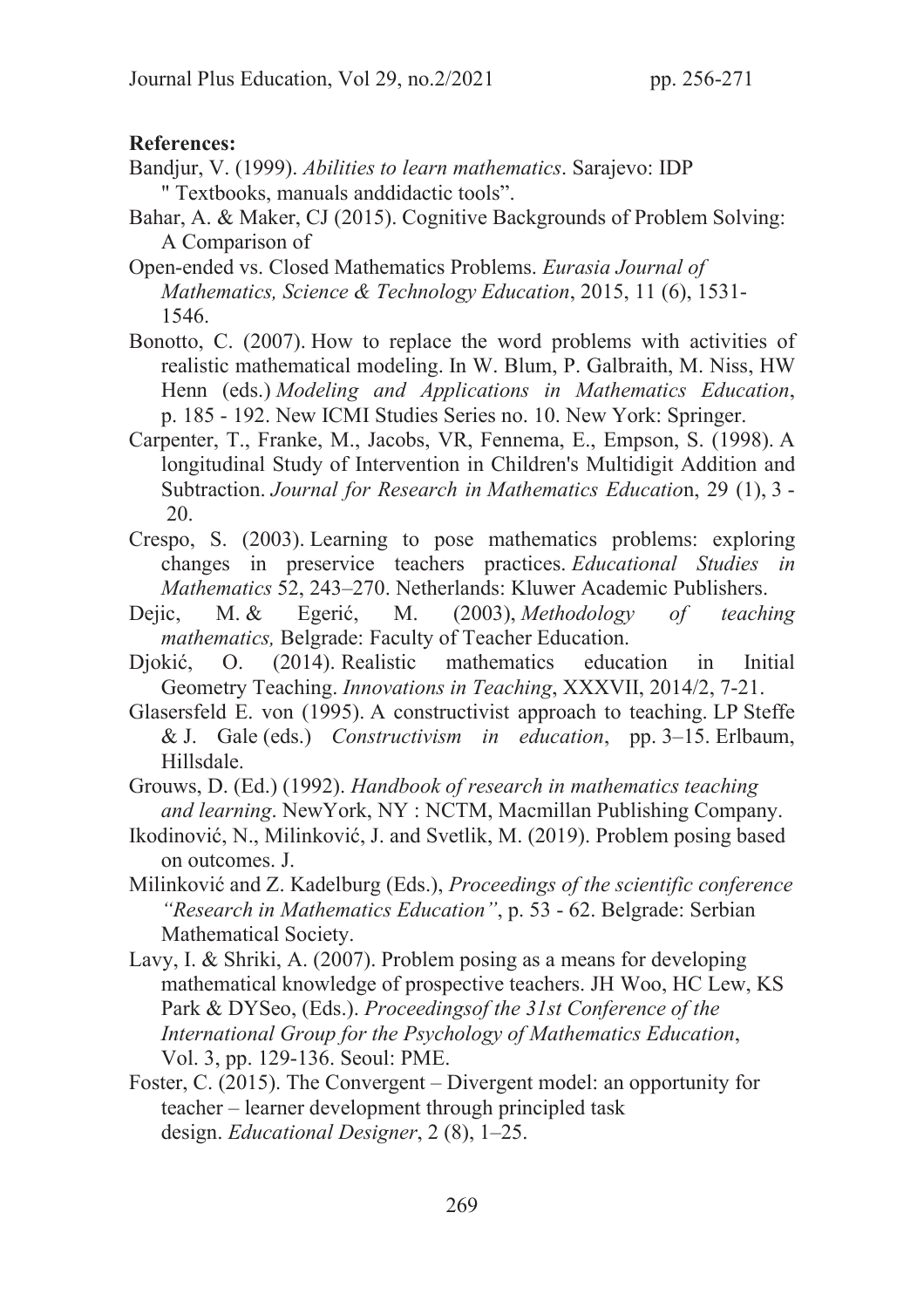- Friedlander, A. and Tabach, M. (2001). Promoting multiple representations of Algebra. In A. Cuoco and F. Curcio (eds.) *The roles of representations in school mathematics*, *2001 Yearbook*, pp . 173-186. NCTM: Macmillan Publishing Company.
- Kilpatrick, J. (1987). Problem formulating: where do good problems come from? In: AH Schoenfeld (Ed.) *Cognitive Science and Mathematics Education* , 123 - 147. Hillsdale, NJ: Erlbaum.
- Kruteskii, VA (1976). *The Psychology of Mathematical Abilities in School children* . (translated in English). The University of Chicago Press.
- Lerman, S. (2014). *Encyclopedia of Mathematics Education*. Springer.
- Nesher, P. (1980). The stereotyped nature of school work problems. *For the learning of mathematics*, 1 (1) , 41–48.
- Špijunović, K. Maričić, S. (2016). *Methodology of initial mathematics teaching,* Uzice: Faculty of Teacher Education.
- Maričić. S. Špijunović, K., Lazić, B. (2015). The influence of the Content on the Development of Students' Critical Thinking in the Initial Teaching ofMathematics. *Croatian Journal of Education*, 18,1, 11- 40.
- Maker, CJ (1993). Creativity, intelligence, and problem-solving: A definition and design for
- cross-cultural research and measurement related to giftedness. *Gifted Education International*, 9 (2), 68-77. Maker, CJ (2001). DISCOVER: Assessing and developing problem solving. *Gifted Education International*, 15, 232-251.
- Maker, CJ & Schiever, S. (1991). Enrichment and acceleration: An overview and new
- directions. In G. Davis and N. Colangelo (Eds.), *Handbook of Gifted Education*, pp. 99- 110. Boston: Allyn & Bacon.
- Milinković J. (2015). Conceptualizing Problem Posing via Transformation. In: Singer F.,
- Ellerton N., & Cai J. (eds.). *Mathematical Problem Posing. Research in Mathematics*
- *Education, p. 47-70*. New York, NY: Springer.
- Miljević, M. (2007). *Methodology of scientific work*. Pale: University of East Sarajevo, Faculty of Philosophy.
- Mousoulides, N. (2008). Modeling as a bridge between real world problems and schoolmathematics. *Proceedings of the CERME 7*. Prague: Charles University.
- Nesher, P. (1980). The stereotyped nature of school word problems. *For the learning of mathematics*, 1 (1),41-48.
- Polya, G. (1954). *How to solve it*. NJ: Princeton University Press.